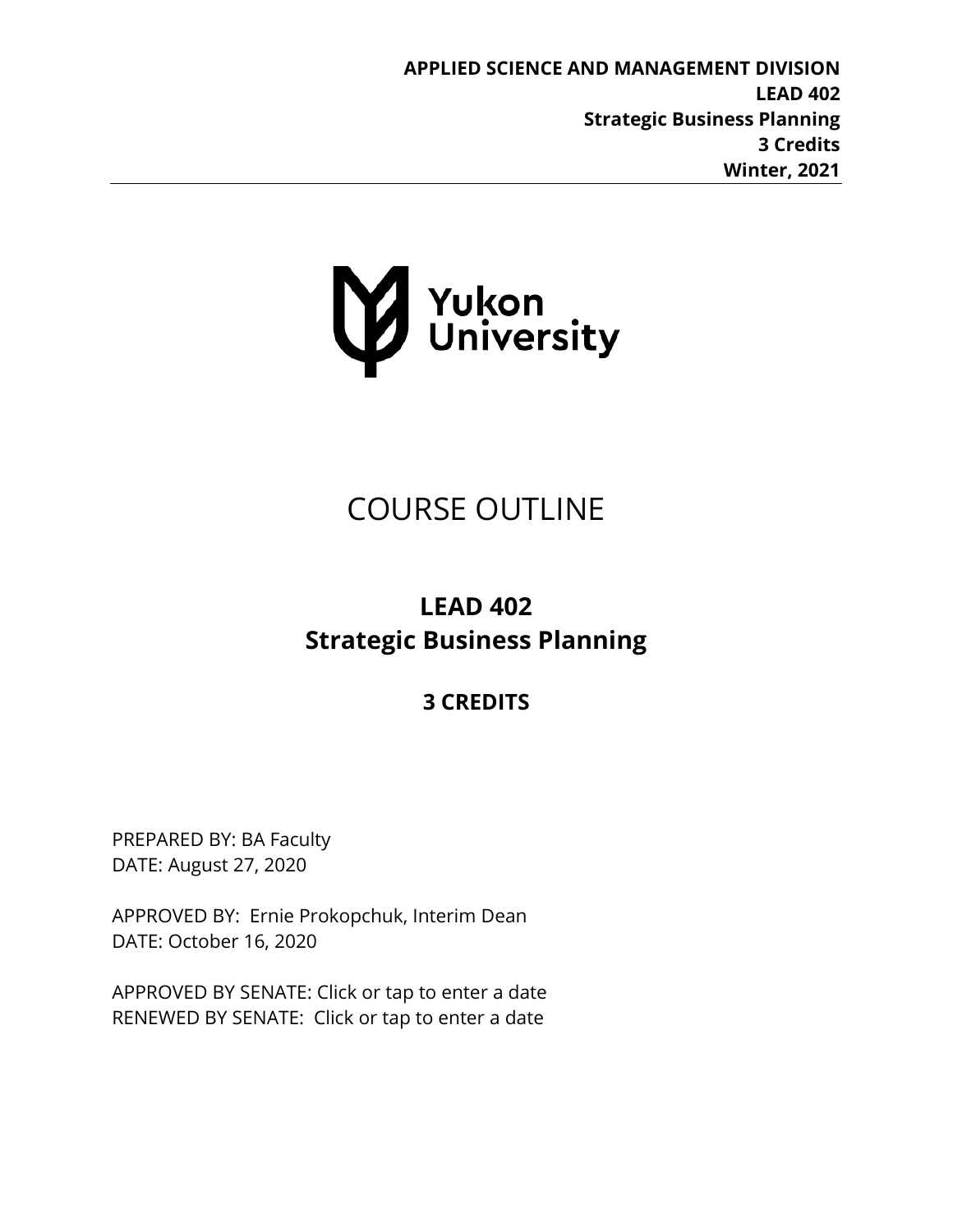**APPLIED SCIENCE AND MANAGEMENT DIVISION LEAD 402 Strategic Business Planning 3 Credits Winter, 2021**





This work is licensed under the Creative Commons Attribution-NonCommercial-ShareAlike 4.0 International License. To view a copy of this license, visit http://creativecommons.org/licenses/by-nc-sa/4.0/.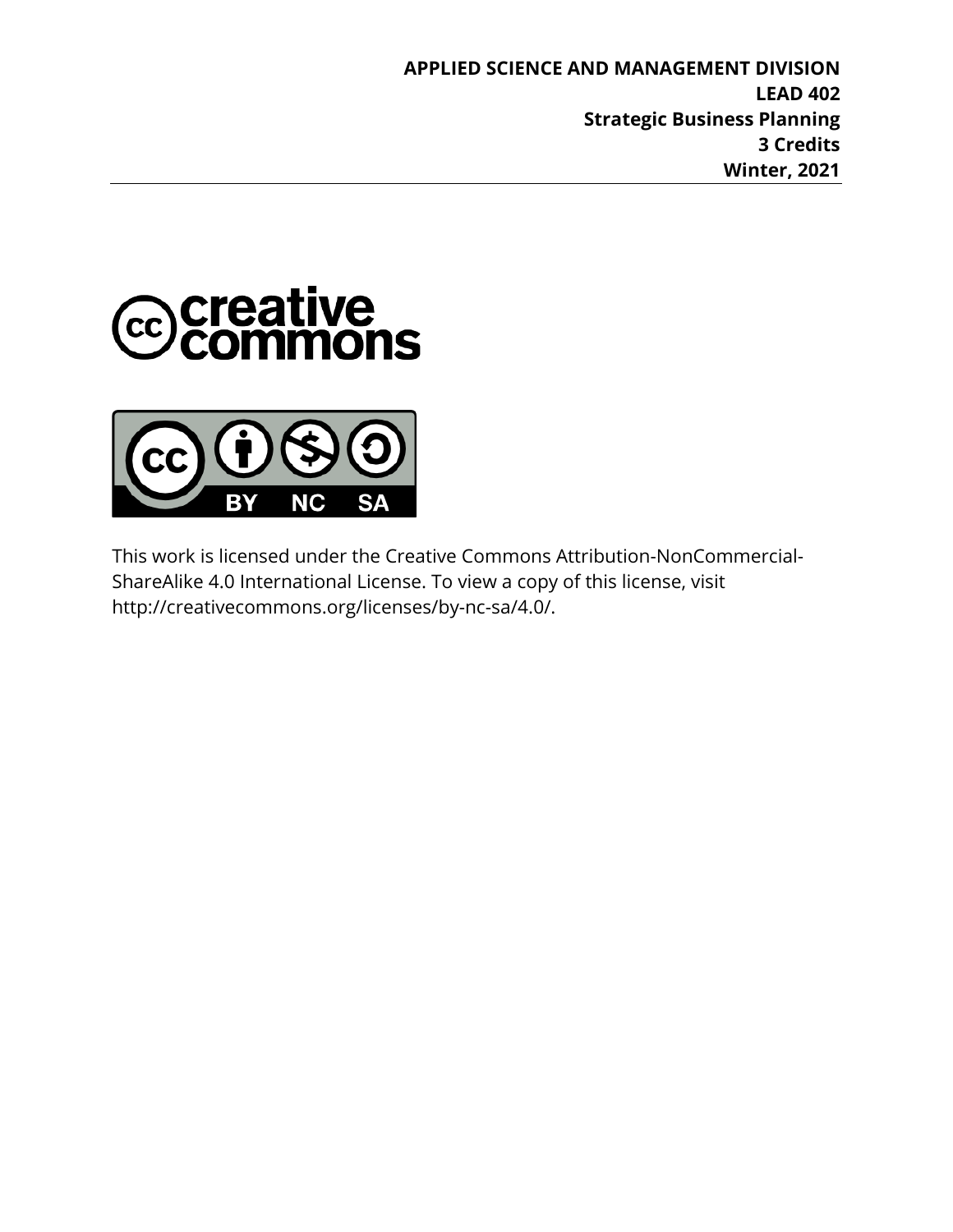### **STRATEGIC BUSINESS PLANNING**

**INSTRUCTOR:** S. McPhee-Knowles, L. Kanary **OFFICE HOURS:** By appointment **OFFICE LOCATION:** A2433, 2435 **CLASSROOM:** On Zoom **E-MAIL:** [smcpheeknowles@yukonu.ca;](mailto:smcpheeknowles@yukonu.ca) [lkanary@yukonu.ca](mailto:lkanary@yukonu.ca) **TIME:** Tuesday, 4-5:30 PM **TELEPHONE:** Sara - 456-8639; Lisa - 668-8863 **DATES:** Jan 5 to Apr 13, 2021

#### **COURSE DESCRIPTION**

This is the first of the fourth-year courses in the Bachelor of Business Administration program. Strategic Business Planning provides the framework and sets the expectation for other project-based fourth year courses while allowing students to demonstrate their capacity to develop and execute organizational strategies. Through LEAD 402 students will develop the consultancy skills required to effectively implement strategic change in a variety of northern organizations. Lastly, this course focuses on the importance of exploring northern, creative and socially responsible solutions and developing project management skills.

#### **PREREQUISITES**

BUS 270, LEAD 300, ECDV 301 or permission from the program.

#### **RELATED COURSE REQUIREMENTS**

Online course with both asynchronous and synchronous components – students are required to have a computer (with webcam and microphone) with an internet connection.

#### **EQUIVALENCY OR TRANSFERABILITY**

This course is new, and its transferability is still being evaluated. Receiving institutions always determine course transferability. Further information and assistance with transfers may be available from the School of Business and Leadership.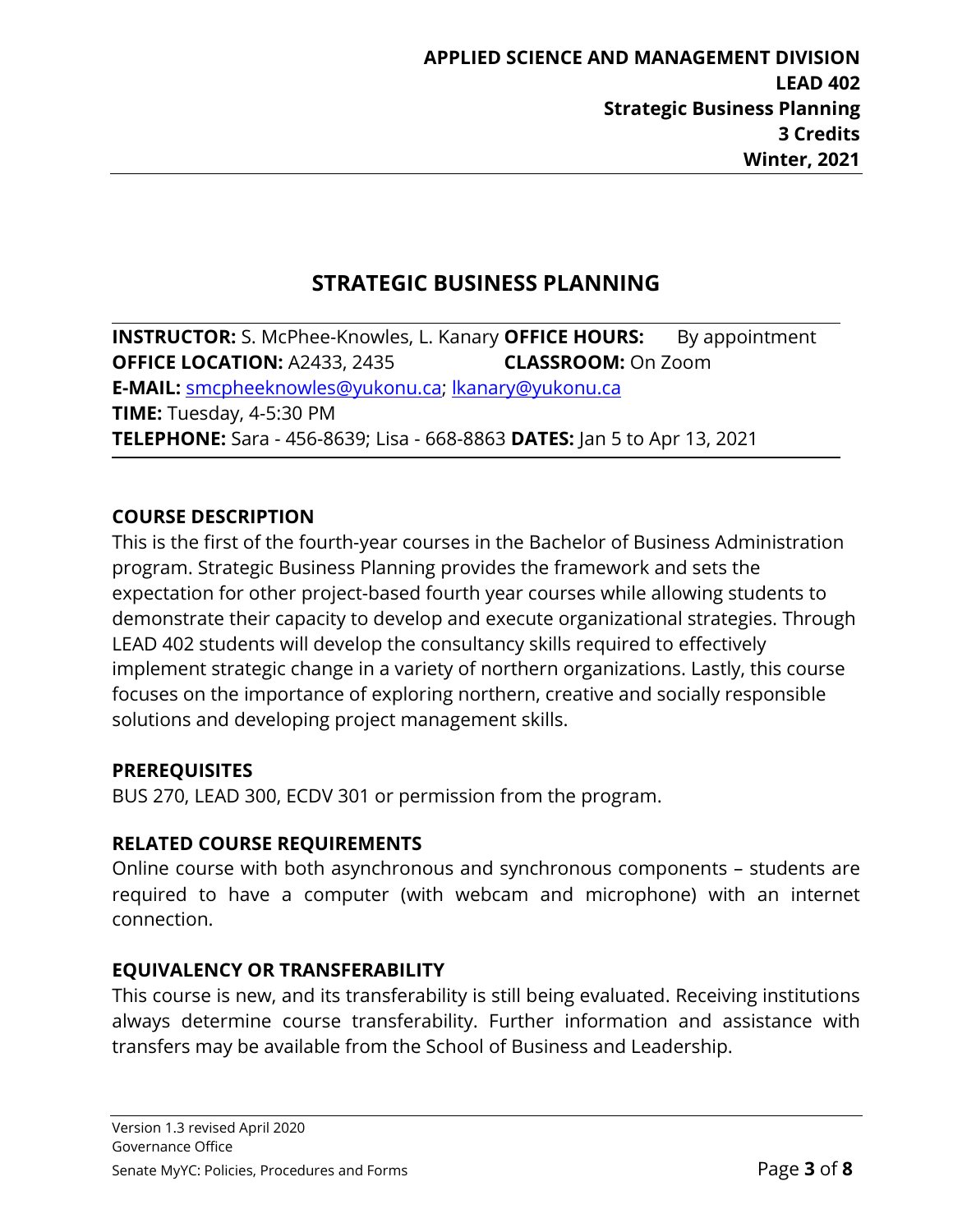#### **LEARNING OUTCOMES**

*Upon successful completion of the course, students will be able to…*

- Define, research and analyse northern business problems using core business knowledge and principles
- Explore creative and sustainable strategic business solutions
- Recognize and address systemic factors present in the northern business context
- Effectively communicate recommendations through appropriate delivery methods
- Research and practice project management skills
- Assess and reflect on individual and collaborative contributions

#### **COURSE FORMAT**

This hands-on, interactive course will apply problem–based and collaborative learning methods. Activities can range from small, focused content seminar style learning activities to community partner visits. Students will have space to interact both with each other and their instructor. Students are expected to work together to learn and solve practical assignments.

There will be 1.5 hours of virtual synchronous time spent together as a class and 1.5 hours asynchronous time spent reading and watching relevant course material.

#### **ASSESSMENTS:**

**Leadership & Engagement:** Active participation in this course is mandatory. Students are expected to show up, work hard, and participate fully in these activities. They are also expected to interact with knowledge holders, fellow classmates, and instructor(s) in a positive, respectful and reciprocal manner, honouring the procedures, protocols and ways of expressing and embodying knowledge.

#### **Assignments:**

Assignments may include:

- Work through simulations, writing reports, and presenting
- Work through case studies, writing reports, and presenting
- Work with a local organization on their strategic plan or through a change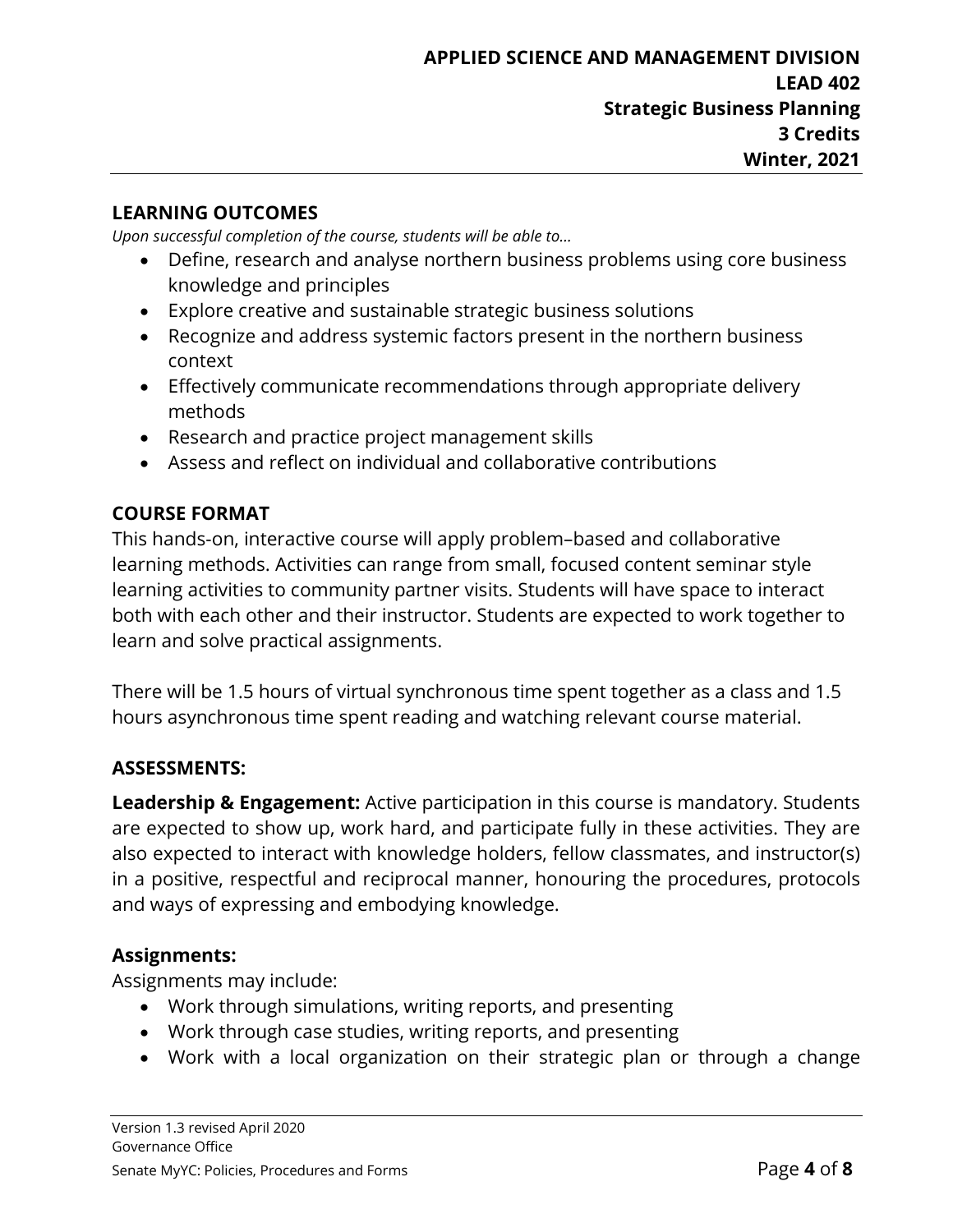management process (instructor would need to make prearrangements)

- Respond to questions and provide recommendations for an existing organization regarding their current state and future direction
- Self and peer assessment of consultancy skills and teamwork
- Self-reflections or journal (student will review all key concepts in the course and consider how they will apply their new knowledge)
- Student interviews (students will interview community members regarding specific course content)

Simulations

- *<https://www.sabresim.com/simulations-software/>*
- *<https://www.capsim.com/simulations/>*

Case Studies

- [https://www.cbu.ca/indigenous-affairs/purdy-crawford-chair-in-aboriginal](https://www.cbu.ca/indigenous-affairs/purdy-crawford-chair-in-aboriginal-business-studies/teaching-resources/)[business-studies/teaching-resources/](https://www.cbu.ca/indigenous-affairs/purdy-crawford-chair-in-aboriginal-business-studies/teaching-resources/) (written cases)
- [https://www.iveycases.com/ProductBrowse.aspx?f=0\\_163\\_0](https://www.iveycases.com/ProductBrowse.aspx?f=0_163_0) (written cases)
- <https://guides.library.ubc.ca/businesscases/free> (written cases)
- <https://www.casenet.ca/> (video cases)

#### **Final Reflection:**

Each student will write a 3-4 page reflection paper, responding to three (3) prompts provided by the instructor. Students are asked to critically reflect on what they have learned through the course and draw on the theoretical and conceptual knowledge from the rest of the program.

#### **EVALUATION:**

| Leadership & engagement | 10   |
|-------------------------|------|
| Assignments             | 70   |
| Final reflection        | 20   |
| Total                   | 100% |

#### **REQUIRED TEXTBOOKS AND MATERIAL**

Rumelt, R. (2013): *Good Strategy Bad Strategy: The Difference and Why It Matters*: Profile Books, 322 pp.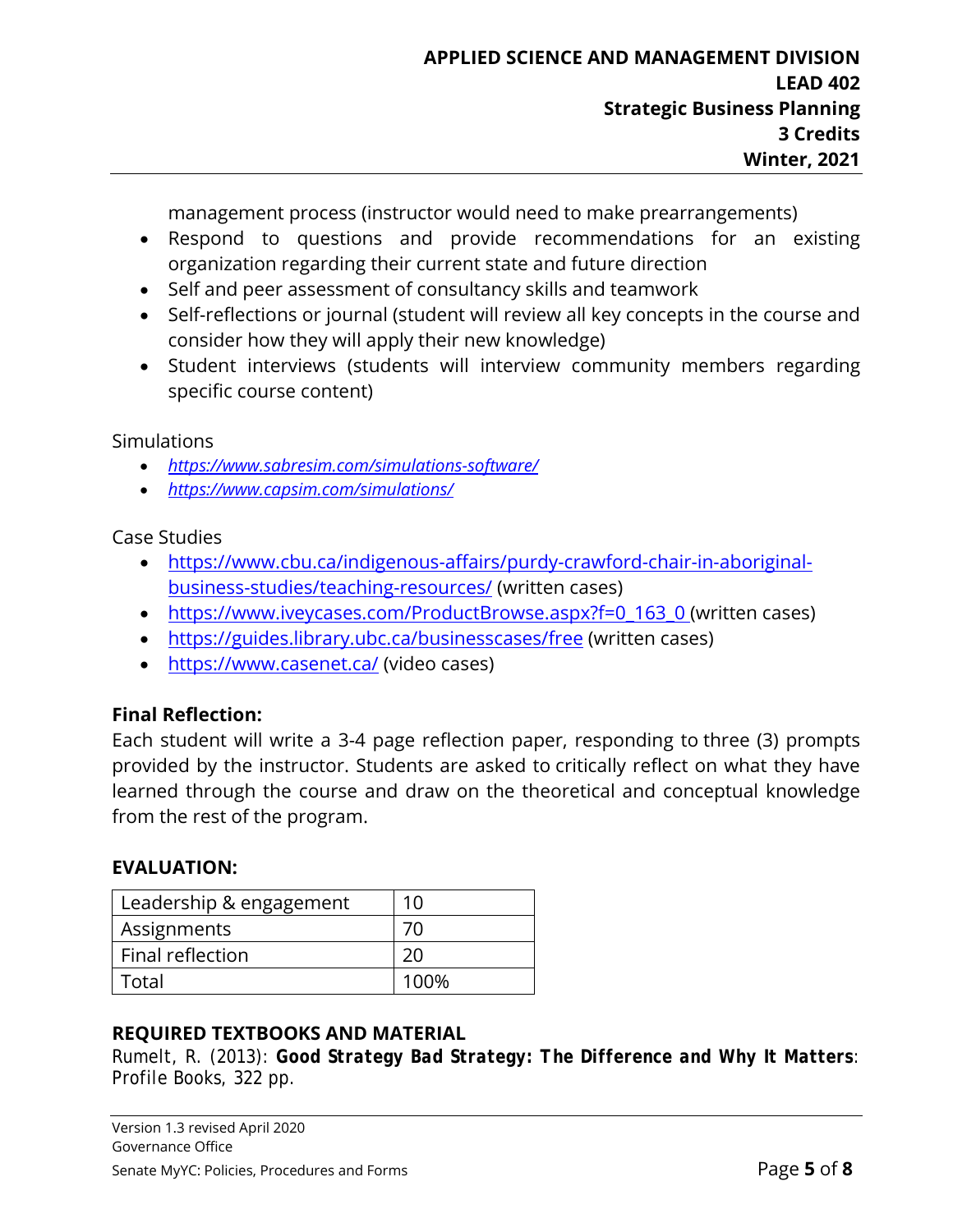#### **ACADEMIC AND STUDENT CONDUCT**

Information on academic standing and student rights and responsibilities can be found in the current Academic Regulations that are posted on the Student Services/ Admissions & Registration web page.

#### **PLAGIARISM**

Plagiarism is a serious academic offence. Plagiarism occurs when a student submits work for credit that includes the words, ideas, or data of others, without citing the source from which the material is taken. Plagiarism can be the deliberate use of a whole piece of work, but more frequently it occurs when students fail to acknowledge and document sources from which they have taken material according to an accepted manuscript style (e.g., APA, CSE, MLA, etc.). Students may use sources which are public domain or licensed under Creative Commons; however, academic documentation standards must still be followed. Except with explicit permission of the instructor, resubmitting work which has previously received credit is also considered plagiarism. Students who plagiarize material for assignments will receive a mark of zero (F) on the assignment and may fail the course. Plagiarism may also result in dismissal from a program of study or the University.

#### **YUKON FIRST NATIONS CORE COMPETENCY**

Yukon University recognizes that a greater understanding and awareness of Yukon First Nations history, culture and journey towards self-determination will help to build positive relationships among all Yukon citizens. As a result, to graduate from ANY Yukon University program, you will be required to achieve core competency in knowledge of Yukon First Nations. For details, please see www.yukonu.ca/yfnccr.

#### **ACADEMIC ACCOMMODATION**

Reasonable accommodations are available for students requiring an academic accommodation to fully participate in this class. These accommodations are available for students with a documented disability, chronic condition or any other grounds specified in section 8.0 of the Yukon University Academic Regulations (available on the Yukon University website). It is the student's responsibility to seek these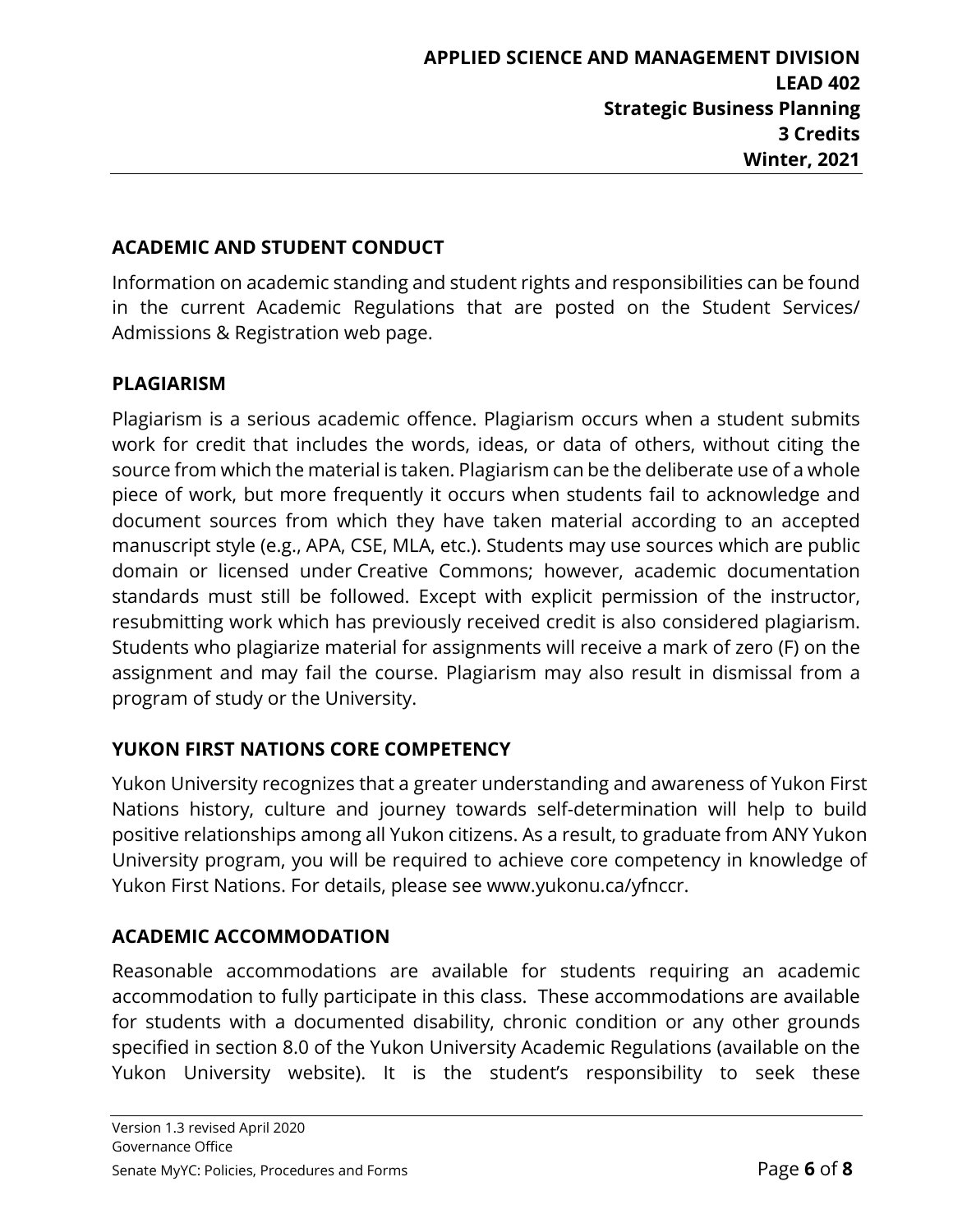accommodations. If a student requires an academic accommodation, they should contact the Learning Assistance Centre (LAC): lac@yukonu.ca.